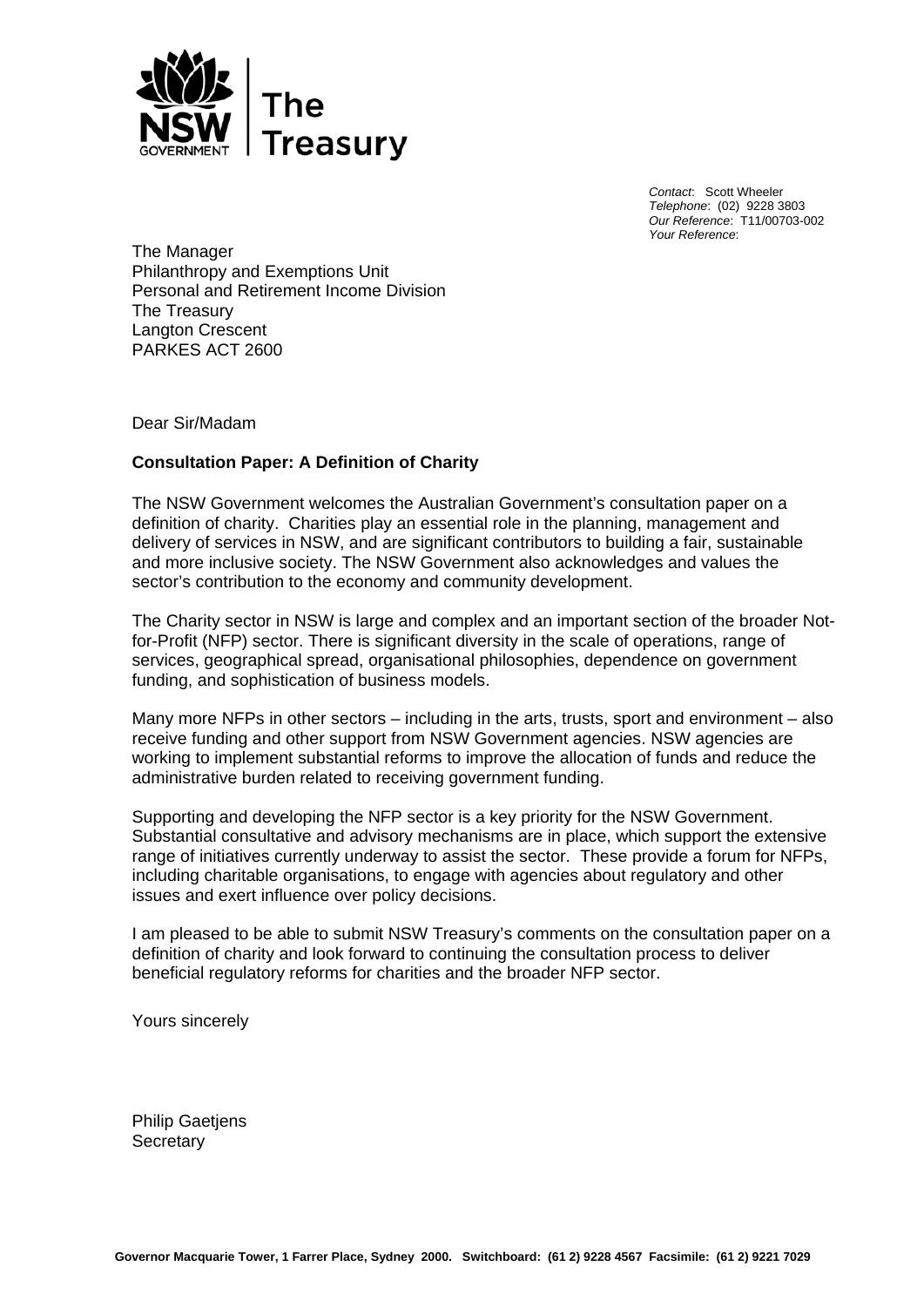## **NSW Treasury Submission**

## **Consultation Paper: A Definition of Charity**

#### **1. Introduction**

In its 2011-12 Budget the Commonwealth Government announced that it will introduce a statutory definition of charity, applicable across all Commonwealth laws from July 2013. The Commonwealth's hope is that in the longer term there will be single definitions of 'charity' and 'charitable purpose' for all purposes and for all levels of government.

The current meaning of charity and charitable purpose has been refined through centuries of common law and each Australian jurisdiction applies the common law interpretation of charity for its own purposes. While this situation can lead to inconsistencies these would only be at the margin as the common law definition of charity is generally recognised across all Australian jurisdictions.

A number of reports have recently recommended that the Commonwealth introduce a statutory definition of charity. NSW Treasury notes there are compelling reasons to support a statutory definition of charity which may have the ability to provide more certainty. However, for a reduction in regulatory burden to be achieved, the statutory definition should provide a clearer and more certain definition than that which is currently provided by the common law. Unless ambiguity is reduced, a statutory definition may impose administrative and regulatory costs without producing any benefits. Furthermore, it needs to be acknowledged that a statutory definition can still be impacted by decisions of the courts.

Under the Commonwealth's proposal, a definition of charity will be legislated for the purposes of all Commonwealth laws and registration as a charity will be administered by the Australian Charities and Not-for-profits Commission (ACNC). Individual agencies will continue to assess eligibility for individual program funding, contracts or tax concessions and to administer sector specific regulatory functions. Initially, the definition will be applied to Commonwealth legislation only but may provide a platform for a harmonised definition across all jurisdictions.

### **2. Issues in defining charity**

The common law approach to defining charities has created some anomalies and confusion. There is benefit in clearly defining what a charity and what a charitable purpose is. Legislation to codify the common law will go part way to addressing this and will allow amendments to be made, reducing the amount of litigation. But it would be beneficial for the statutory definition to be even clearer than current common law in order to deliver greater clarity and certainty to the charitable sector.

NSW Treasury believes there are compelling reasons to support the broad elements that an entity must satisfy to be defined as a charity in the consultation paper. Whether an entity is charitable having reference to their objects or activities, will need to be clearly defined to reduce the number of decisions being made 'on balance' and hence the number of objections leading to litigation.

The case for adopting a single or harmonised definition may be less convincing in respect of other laws where the impact would be minimal, where the area of regulation is outside the objects of the reforms, or where there are other policy reasons for retaining the existing definition. For example, many wills provide for charitable purposes on the basis of the existing common law definition and the *NSW Succession Act 2006* refers to charitable purposes. Introducing a new statutory definition to trust and succession laws may create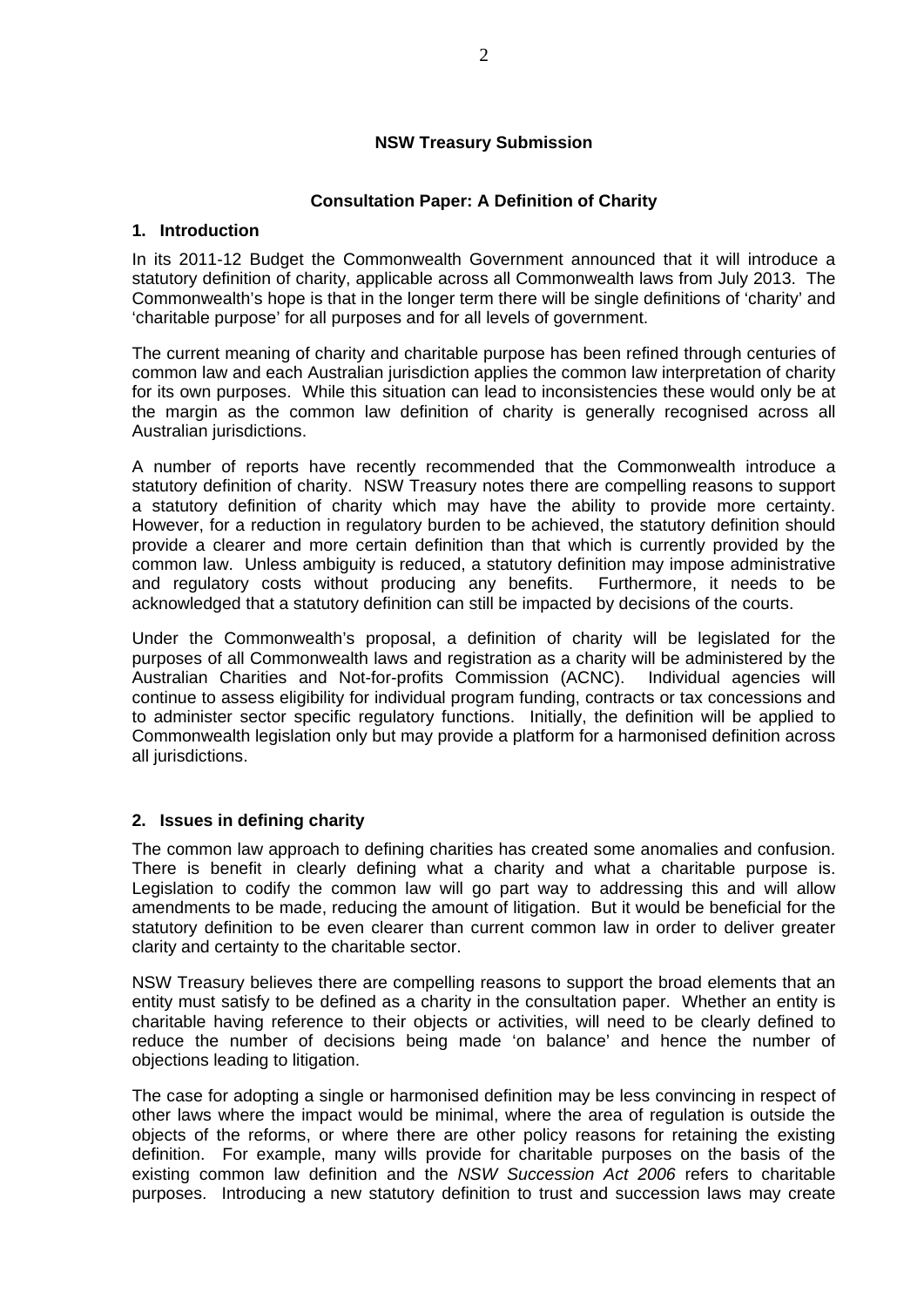confusion and uncertainty with respect to existing and future testamentary charitable trusts, with little apparent benefit.

The Consultation Paper queries whether a statutory definition of charity should reflect the common law position that the purposes of a charity must be 'exclusively charitable'. This reflects the approach taken in the English definition of charity. However, NSW Treasury notes that it may be less flexible than the 'dominant purpose test' and may not reflect how charities operate in contemporary Australia, where charitable organisations may often be supported by ancillary and incidental non-charitable purposes.

NSW Treasury agrees that the various impacts and benefits of amending the definition will need to be considered in greater detail. This should also have regard to the extent to which further conditions are able to be imposed under other issue specific laws.

NSW Treasury considers there are compelling reasons to consider whether an organisation should operate for the public benefit to be defined as a charity. This is particularly important if the charity is seeking public support through tax exemptions or concessions. NSW Treasury also considers that further consideration should be given as to whether public benefit should be demonstrated rather than assumed to promote transparency and confidence in the charitable sector. For most charities, this demonstration of public benefit should not be difficult to satisfy. It is also important to have a clear definition of 'sufficient section' so that legitimate people and organisations are not excluded from receiving appropriate tax concessions. It may be more suitable to attempt to apply special circumstances around the description of 'sufficient section' within more specialised laws applying to the specific issues.

NSW Treasury notes that whilst there may be benefit to organisations with the proposed statutory definition and associated establishment of the ACNC, it will be important to quantify the impact for charitable organisations, particularly for smaller and State based organisations. Assessing this impact is critical, keeping in mind the recommendations of the Productivity Commission's report on the *Contribution of the Not-for-Profit Sector* to minimise burden on the NFP sector and COAG's ongoing commitments to reduce red tape.

The activities conducted by a charity should be in furtherance or in aid of its charitable purpose. While NSW Treasury does not suggest that all political activity should be disqualified in light of the *Aid/Watch* decision, it is important to explore those circumstances and situations where attempting to change the law or government policy may lead the organisation to take inappropriate actions.

### **3. Charitable purpose**

NSW Treasury notes there are compelling reasons to support a comprehensive list of charitable purposes to provide greater certainty and clarity. This is particularly so for purposes currently classified as 'other purposes beneficial to the community' which do not fall under the heads of the relief of poverty, advancement of education and advancement of religion.

It is likely to be particularly important that the list is limited to those purposes that have a strong recognition in the existing common law and that future changes to this list are very carefully considered.

A statutory definition of charity would enable governments to update this list of charitable purposes as required. This would have the benefit that litigation would no longer be the only mechanism to seek clarification of the meaning of charitable purposes. However, a statutory definition could also enable the list to be expanded to include purposes that have not been proven in the same way as currently accepted charitable purposes have.